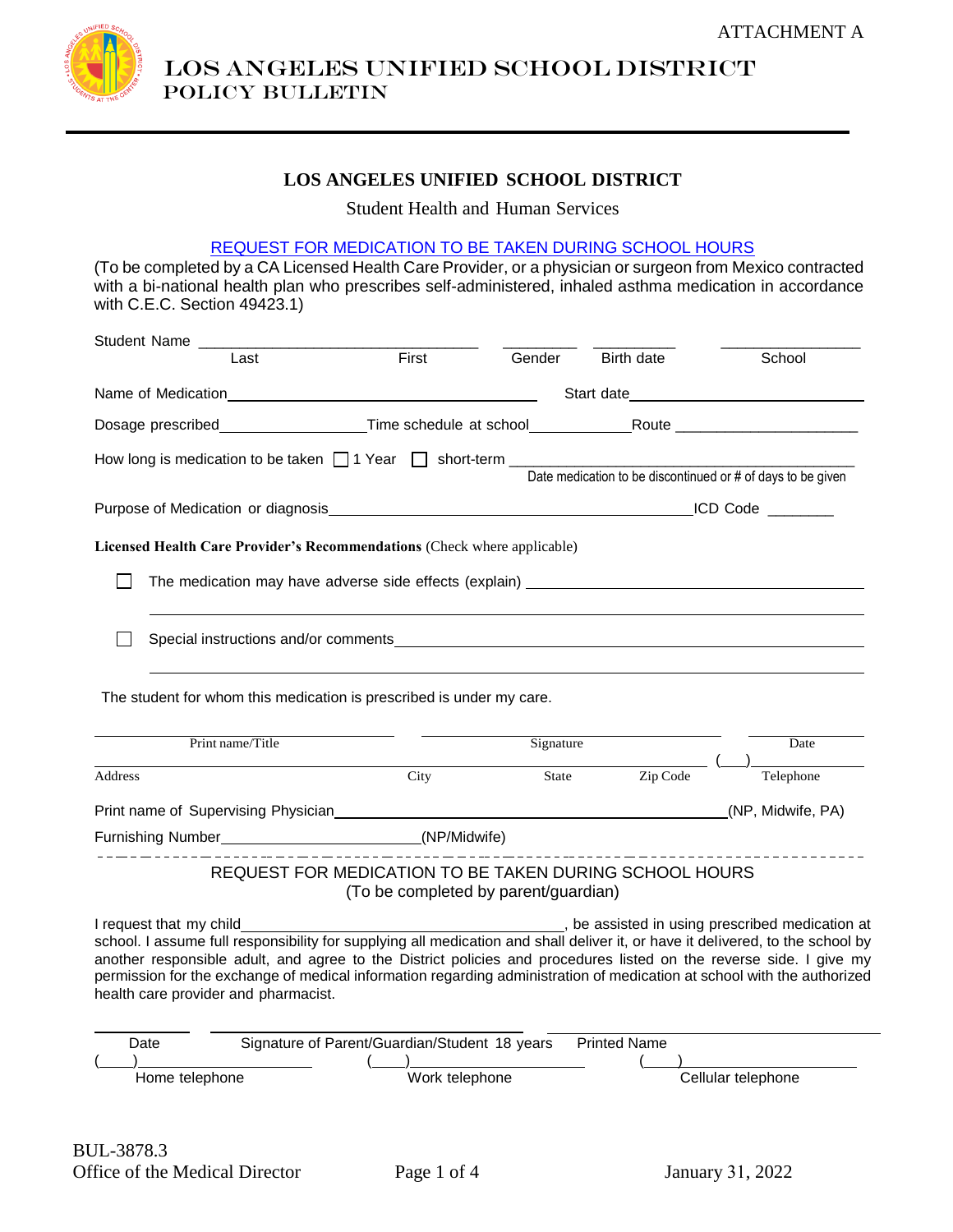

### **DISTRICT PROCEDURES REGARDING MEDICATION TAKEN DURING SCHOOL HOURS**

- 1. Prescription medications must be clearly labeled by a U.S. dispensing pharmacy and contain the following information: (consistent with prescription of authorized licensed health care provider
	- Student's full name
	- Physician's name
	- Dosage, schedule, and route
	- How long medication is to be taken? 1 year or short term: (Date medication is to be discontinued or number of days medication is to be administered.)
- 2. In addition to a home supply, parent/guardian may request a second labeled bottle from the pharmacy for school use.
- 3. Non-prescription (over the counter) medications that have been authorized by this request may be administered at school only if the medication is provided in the original container.
- 4. Request for Medication to be Taken During School Hours must be renewed annually.
- 5. Parent/Guardian will notify the school nurse or site administrator and provide a new Request for Medication to Be Taken During School Hours when there is a change in the student's medication, health status or authorized health care provider.
- 6. The school administrator or the administrator's designee will assume responsibility for placing the medication in a locked cabinet, storage unit or locked refrigerator.
- 7. The school administrator, the administrator's designee, or school nurse will assume responsibility for returning unused medication to the parent/guardian at the end of the student's school year.
- 8. If medication must be taken while a student is on a field trip, arrangements must be made through the school nurse.
- 9. All injectable medications require special arrangements.
	- a. Injectable medications, such as insulin, used on a regular or as needed basis must be administered by licensed health care providers and require special arrangements.
	- b. Injectable medications, which are to be given on an emergency basis, require special arrangements and training of volunteer school staff by the credentialed school nurse/physician.
- 10. Each medication requires a separate written authorization.

#### **LOS ANGELES UNIFIED SCHOOL DISTRICT**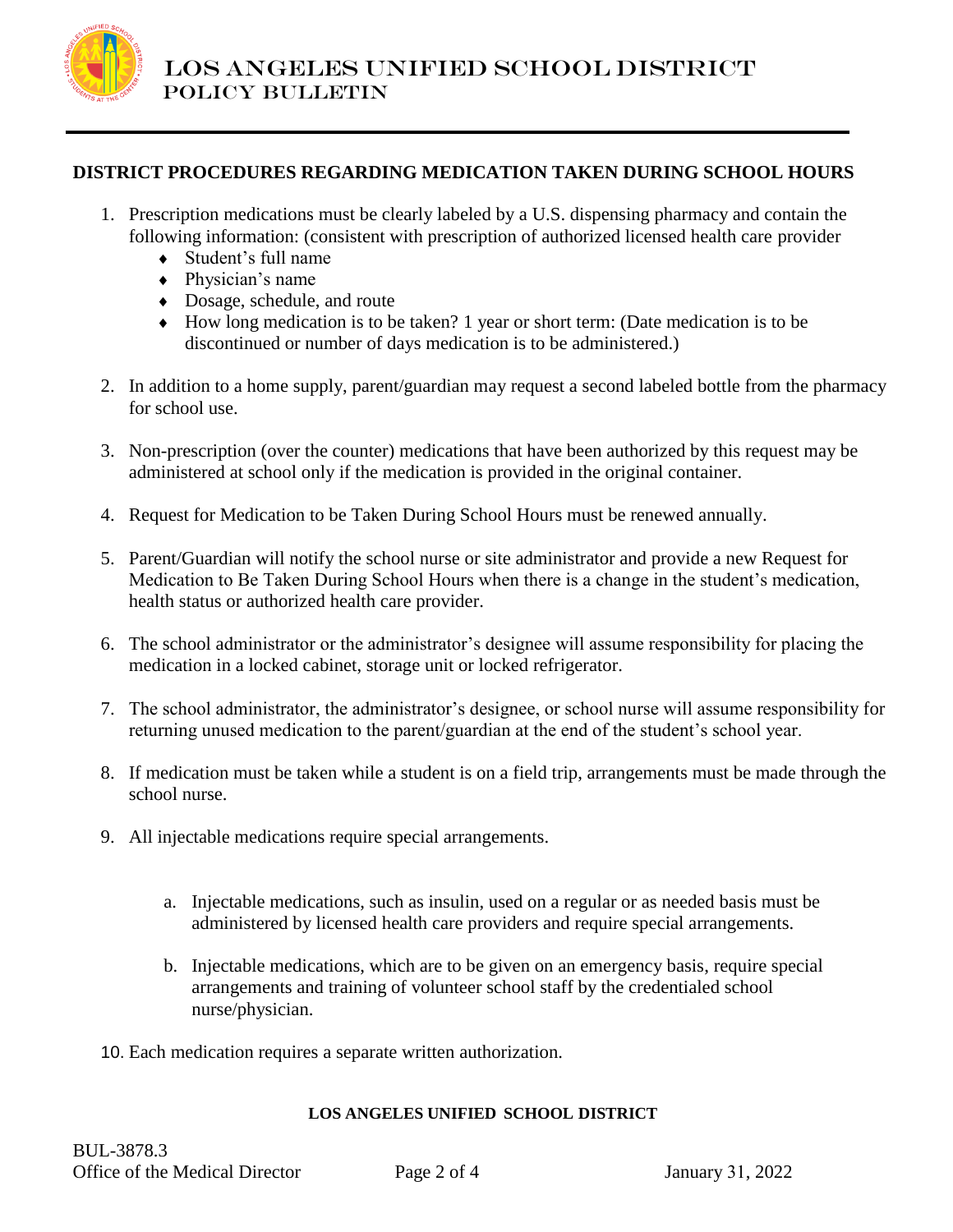

LOS ANGELES UNIFIED SCHOOL DISTRICT POLICY BULLETIN

### Student Health and Human Services

|                  | Student Name I ast First                                                                                                                                                                                                                                                                                                                                                                                                                            | Sex Birth date School |                                                             |  |                                                                                                                                                     |  |
|------------------|-----------------------------------------------------------------------------------------------------------------------------------------------------------------------------------------------------------------------------------------------------------------------------------------------------------------------------------------------------------------------------------------------------------------------------------------------------|-----------------------|-------------------------------------------------------------|--|-----------------------------------------------------------------------------------------------------------------------------------------------------|--|
|                  |                                                                                                                                                                                                                                                                                                                                                                                                                                                     |                       |                                                             |  |                                                                                                                                                     |  |
|                  |                                                                                                                                                                                                                                                                                                                                                                                                                                                     |                       |                                                             |  |                                                                                                                                                     |  |
|                  |                                                                                                                                                                                                                                                                                                                                                                                                                                                     |                       | Date medication to be discontinued or # of days to be given |  |                                                                                                                                                     |  |
|                  |                                                                                                                                                                                                                                                                                                                                                                                                                                                     |                       |                                                             |  |                                                                                                                                                     |  |
|                  | Licensed Health Care Provider's Recommendations (Check where applicable)                                                                                                                                                                                                                                                                                                                                                                            |                       |                                                             |  |                                                                                                                                                     |  |
|                  |                                                                                                                                                                                                                                                                                                                                                                                                                                                     |                       |                                                             |  |                                                                                                                                                     |  |
|                  |                                                                                                                                                                                                                                                                                                                                                                                                                                                     |                       |                                                             |  |                                                                                                                                                     |  |
|                  |                                                                                                                                                                                                                                                                                                                                                                                                                                                     |                       |                                                             |  |                                                                                                                                                     |  |
|                  |                                                                                                                                                                                                                                                                                                                                                                                                                                                     |                       |                                                             |  |                                                                                                                                                     |  |
|                  | The student for whom this medication is prescribed is under my care.                                                                                                                                                                                                                                                                                                                                                                                |                       |                                                             |  |                                                                                                                                                     |  |
| Print name/Title |                                                                                                                                                                                                                                                                                                                                                                                                                                                     |                       | Signature                                                   |  | Date                                                                                                                                                |  |
|                  | City                                                                                                                                                                                                                                                                                                                                                                                                                                                | $\sqrt{1 + 1}$        |                                                             |  | $\begin{tabular}{c} \multicolumn{2}{c }{ \textbf{Zip Code}} \end{tabular} \begin{tabular}{c} \multicolumn{2}{c }{ \textbf{Liephone}} \end{tabular}$ |  |
|                  |                                                                                                                                                                                                                                                                                                                                                                                                                                                     |                       |                                                             |  |                                                                                                                                                     |  |
|                  | Furnishing Number______________________________(NP/Midwife)                                                                                                                                                                                                                                                                                                                                                                                         |                       |                                                             |  |                                                                                                                                                     |  |
|                  | SOLICITUD PARA EL SUMINISTRO DE MEDICAMENTOS DURANTE EL HORARIO ESCOLAR<br>(Deberá ser completado por el padre de familia o tutor legal)                                                                                                                                                                                                                                                                                                            |                       |                                                             |  |                                                                                                                                                     |  |
|                  | Solicito que mi hijo(a)_, reciba ayuda en la escuela para tomar la medicación prescripta. Asumo total<br>responsabilidad con respecto al suministro de la medicación y entregaré la misma personalmente a la escuela o a<br>través de otro adulto responsable. Acepto las normativas y procedimientos establecidos por el Distrito<br>de la presente solicitud. Autorizo el intercambio de información médica vinculada con la administración de la |                       |                                                             |  | al dorso                                                                                                                                            |  |
| Address          | medicación en la escuela, con el médico autorizado y con el farmacéutico.                                                                                                                                                                                                                                                                                                                                                                           |                       |                                                             |  |                                                                                                                                                     |  |

# **PROCEDIMIENTOS DEL DISTRITO ACERCA DEL CONSUMO DE**